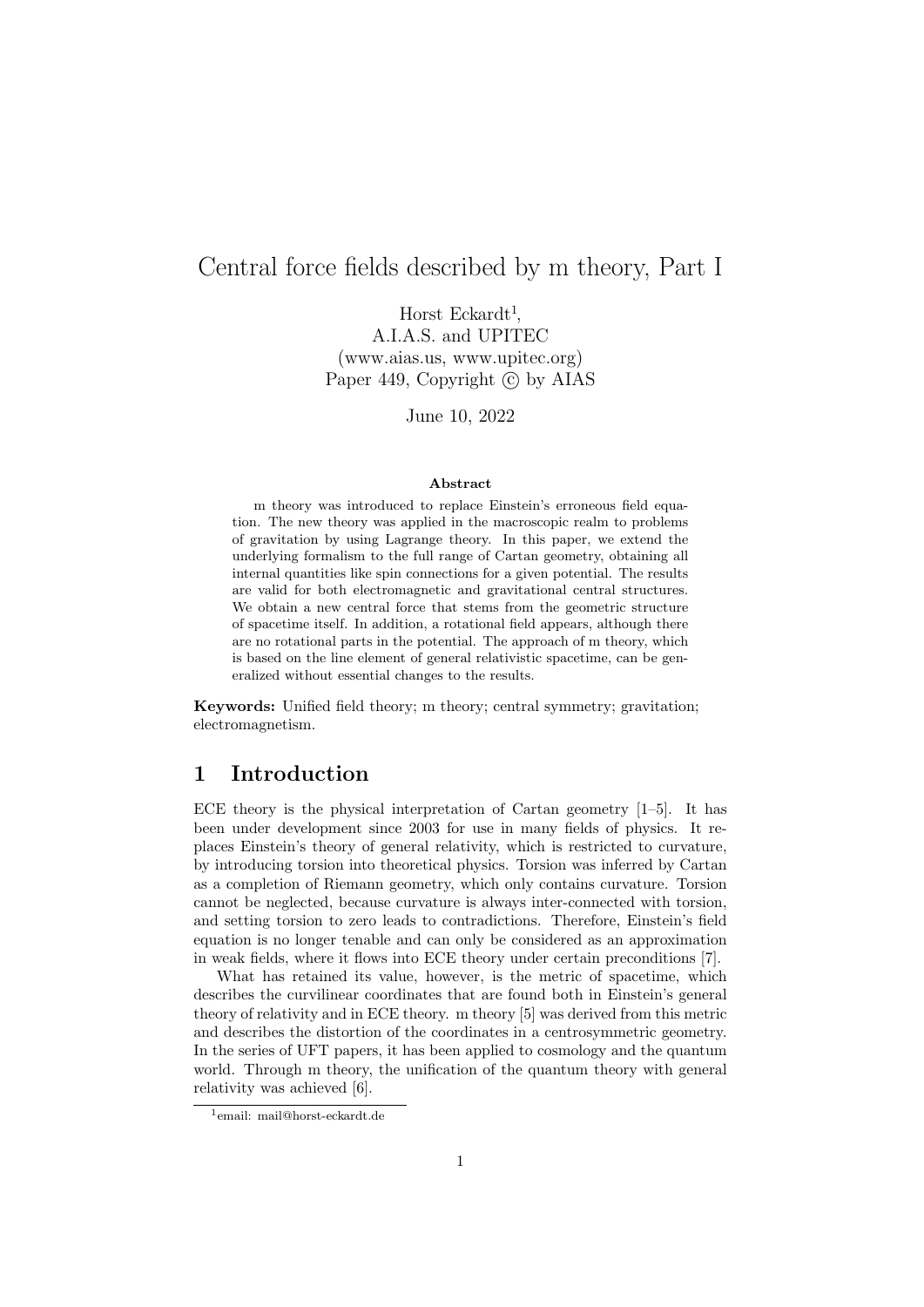In [5], the metric of m theory has been combined with Lagrangian mechanics. Valuable results in the field of relativistic mechanics have been obtained from this approach. In particular, the deflection of light by heavy celestial objects could now be described correctly in a parameter-free manner. In this paper, we extend the possible uses of m theory. In order to cover the complete range of physics described by Cartan geometry, we fully integrate m theory into this geometry. To accomplish this, the metric must first be expressed by the Cartan tetrad. This will allow the full range of physics covered by Cartan geometry to be calculated, from the potentials to the Christoffel symbols and spin connections to the force fields of mechanics and electrodynamics.

It has already been shown in [5] that the diagonal metric of m theory can be converted into a diagonal tetrad structure. To this tetrad we then apply the complete calculation mechanism of Cartan geometry, as described in [5] and [8]. This leads to interesting insights when, for example, the m function goes to zero at an event horizon or at the center of the coordinate system. The function  $m(r)$ describes a radial space density or aether density, and a significant decrease in this density leads to unique effects.

## 2 Connection of the general relativistic line element with Cartan geometry

Within this paper, we will use the metric of a non-constant, centrally symmetric spacetime that is different from Minkowski space. We will base our development on a metric that is common in Einstein theory, but we will develop our method within ECE2 theory, i.e., Cartan geometry. Nonetheless, this a development of "true general relativity", even in the sense of standard physics.

According to Section 2.1.3 of [5], the squared line element in a space with curvature and torsion is

$$
ds^2 = g_{\mu\nu} dx^{\mu} dx^{\nu},\tag{1}
$$

where  $g_{\mu\nu}$  is the symmetric metric and  $dx^{\mu}$  is the differential of the spacetime coordinate  $x^{\mu}$ . In a Minkowski space for a spherically symmetric spacetime, this takes the form

$$
ds^{2} = c^{2}dt^{2} - dr^{2} - r^{2}d\theta^{2} - r^{2}\sin(\theta)^{2}d\phi^{2}
$$
\n(2)

with a time coordinate  $x_0 = ct$ , radius coordinate r, polar angle  $\theta$  and azimuthal angle  $\phi$ . In a general spherically symmetric spacetime with torsion and curvature, the line element has to be generalized as described in Chapter 7 of [9]:

$$
ds^{2} = c^{2} \text{m}(r, t)dt^{2} - \text{n}(r, t)dr^{2} - r^{2}d\theta^{2} - r^{2}\sin(\theta)^{2}d\phi^{2}.
$$
 (3)

 $m(r, t)$  and  $n(r, t)$  are general functions describing the distortion of spacetime by a central point mass at  $r = 0$ . Only the radial and time coordinates are affected. The angular parts remain unchanged because of the rotational symmetry. It was shown in [9] that the line element can be simplified further by the replacement

$$
n(r,t) = \frac{1}{m(r,t)},
$$
\n(4)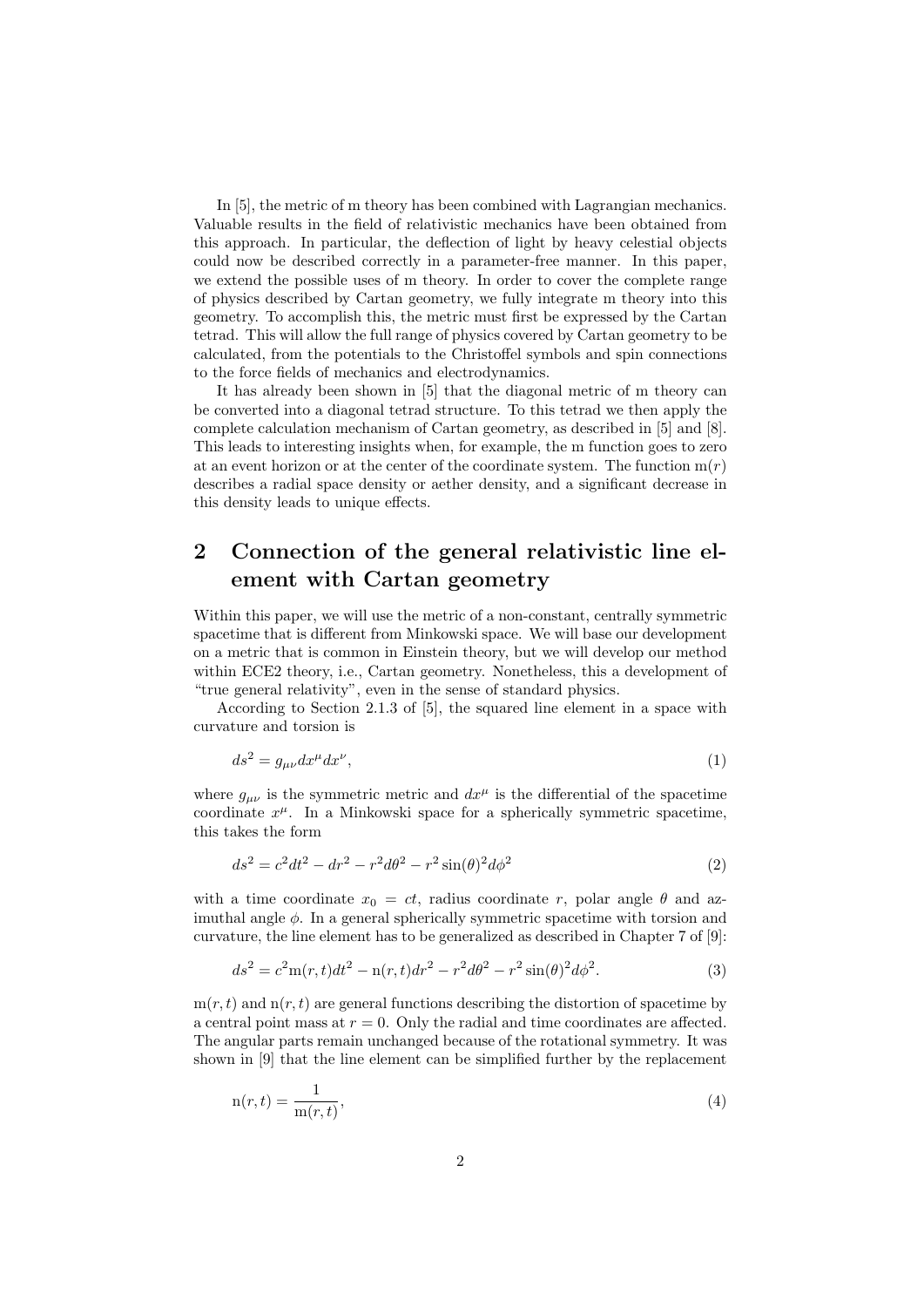and that the time dependence of  $m(r, t)$  can be rolled over to the time coordinate. Therefore, the simplified line element reads

$$
ds^{2} = c^{2} \text{m}(r)dt^{2} - \frac{dr^{2}}{\text{m}(r)} - r^{2}d\theta^{2} - r^{2}\sin(\theta)^{2}d\phi^{2}.
$$
 (5)

This form is used in Einstein's field equation, in which the Ricci tensor is zero and an expression is derived for  $m(r)$  in the vacuum, leading to the Schwarzschild metric. In ECE2 theory, we use this form for simplicity, but we can freely define the function  $m(r)$ . Comparing Eq. (1) with Eq. (5), it follows that the metric is diagonal and the metric coefficients are

$$
g_{00} = m(r)
$$
,  $g_{11} = -\frac{1}{m(r)}$ ,  $g_{22} = -r^2$ ,  $g_{33} = -r^2 \sin(\theta)^2$ . (6)

This metric-based theory, which we have called m theory [5], can also be developed from Cartan geometry itself. In Cartan geometry, the basis element is the tetrad, and the metric follows from the tetrad [5] by

$$
g_{\mu\nu} = n \; q^a_{\ \mu} q^b_{\ \nu} \; \eta_{ab},\tag{7}
$$

where  $q^a_{\mu}$  are the tetrad elements,  $\eta_{ab}$  is the Minkowski metric of tangent space, and  $n = 4$  is the dimension of the base manifold. The metric does not generally allow the tetrad to be determined uniquely. In this case, however, the metric is diagonal. We can assume that the tetrad matrix is diagonal also, because we do not consider specific polarization effects of Cartan geometry. Therefore, Eq. (7) reduces to the diagonal elements in both the base manifold and tangent space, and we obtain

$$
q^{(0)}_0 = \frac{1}{2}\sqrt{m(r)}, \quad q^{(1)}_1 = \frac{1}{2\sqrt{m(r)}}, \quad q^{(2)}_2 = \frac{r}{2}, \quad q^{(3)}_3 = \frac{r\sin(\theta)}{2}.
$$
 (8)

This is the connection of m theory to Cartan geometry.

The position vector in m space is

$$
\mathbf{r} = \frac{r}{\mathbf{m}(r)^{1/2}} \mathbf{e}_r,\tag{9}
$$

and the velocity in m space with two spatial dimensions is

$$
\mathbf{v} = \dot{\mathbf{r}} = \frac{1}{m(r)^{1/2}} \left( \dot{r} \mathbf{e}_r + r \dot{\phi} \mathbf{e}_\phi \right). \tag{10}
$$

We can use the variable name

$$
\mathbf{r}_1 = r_1 \mathbf{e}_r = \frac{r}{\mathbf{m}(r)^{1/2}} \mathbf{e}_r,\tag{11}
$$

so that the velocity becomes

$$
\mathbf{v}_1 = \dot{\mathbf{r}}_1 = \dot{r}_1 \mathbf{e}_r + r_1 \dot{\phi} \mathbf{e}_{\phi}.\tag{12}
$$

A new time variable can be defined by

$$
t_1 = \mathbf{m}(r)^{1/2}t.\tag{13}
$$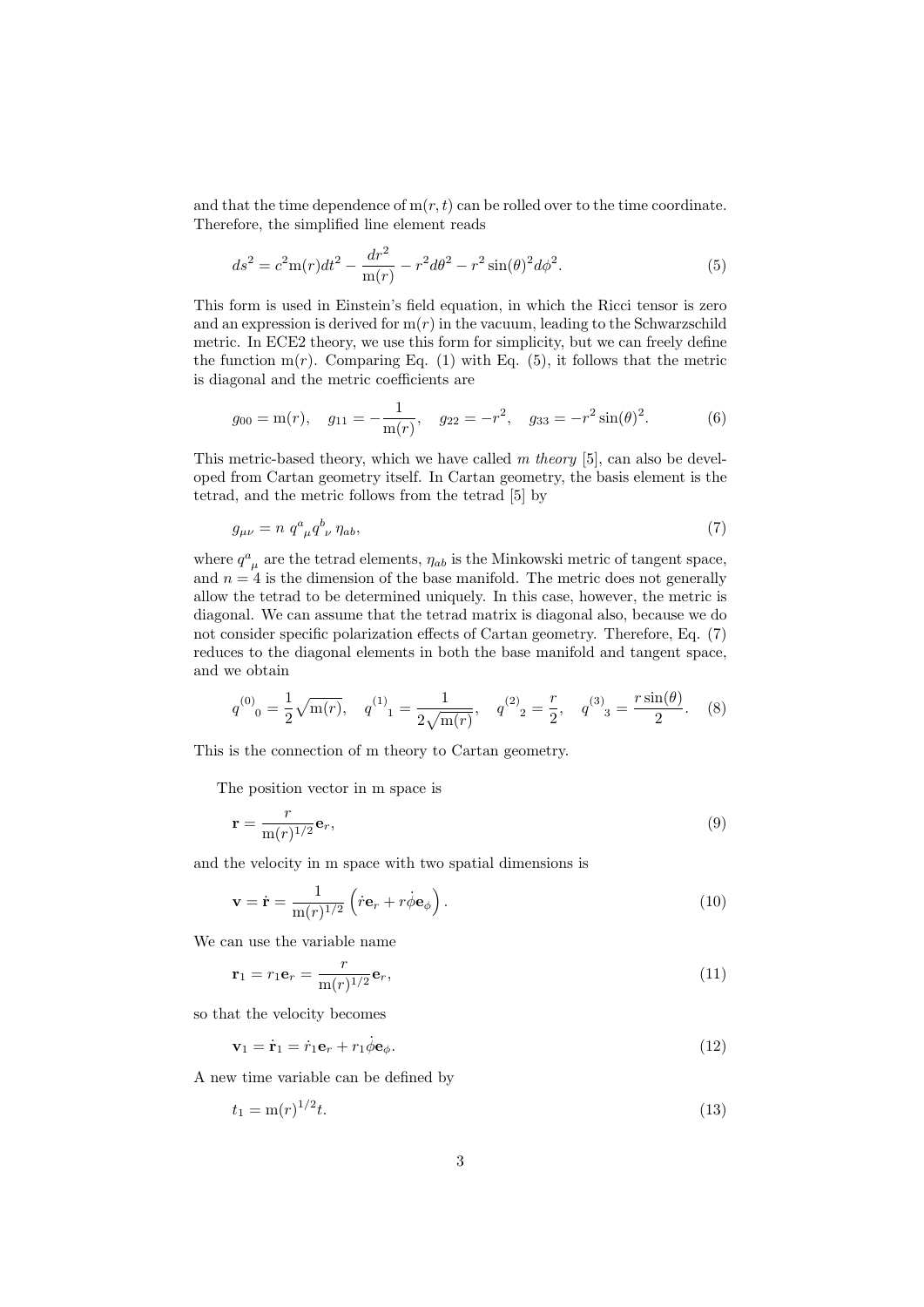$\mathbf{r}_1$  and  $t_1$  are the characteristic variables of m space.

From the line element (5) of m space, it follows that

$$
ds^{2} = c^{2} \text{m}(r) dt^{2} - \left(\frac{d\mathbf{r}_{1}}{dt}\right)^{2} dt^{2} = c^{2} dt_{1}^{2} - \mathbf{v}_{1}^{2} dt^{2}.
$$
 (14)

In plane polar coordinates related to the observer space, this becomes

$$
ds^{2} = c^{2} \left( m(r) - \frac{\dot{r}^{2} + r^{2} \dot{\phi}^{2}}{m(r)c^{2}} \right) dt^{2}
$$
  
= 
$$
\frac{c^{2} dt^{2}}{\gamma^{2}}.
$$
 (15)

Thus, the general relativistic  $\gamma$  factor of m space is defined by

$$
\gamma = \left( m(r) - \frac{\dot{r}^2 + r^2 \dot{\phi}^2}{m(r)c^2} \right)^{-1/2}.
$$
\n(16)

The linear momentum of m space is

$$
\mathbf{p}_1 = \gamma m \mathbf{v}_1 = \gamma m \frac{\mathbf{v}}{\mathbf{m}(r)^{1/2}}.
$$
 (17)

# 3 Computational basis and examples

In [8], it has been shown how all Christoffel symbols, spin connections, and curvature and torsion tensors are derived from the Cartan tetrad. Here, we only repeat the variable names and what they represent:

 $\Gamma^\rho$ Christoffel connection  $\omega^a$ spin connection  $R^{\lambda}$ Riemann (curvature) tensor  $T^{\lambda}$ torsion tensor  $R^a$ curvature form  $T^a$ torsion form  $\mathbf{E}^a$ electric field  $\mathbf{B}^a$ : magnetic field  $\Lambda^{\lambda}$ dual Christoffel connection  $\omega$ <sub>(A)</sub> $^a$ dual spin connection

According to Eq. (8), the tetrad matrix is

$$
(q^{a}_{\ \mu}) = \begin{bmatrix} \frac{1}{2}\sqrt{m(r)} & 0 & 0 & 0\\ 0 & \frac{1}{2\sqrt{m(r)}} & 0 & 0\\ 0 & 0 & \frac{r}{2} & 0\\ 0 & 0 & 0 & \frac{r\sin(\theta)}{2} \end{bmatrix},
$$
(18)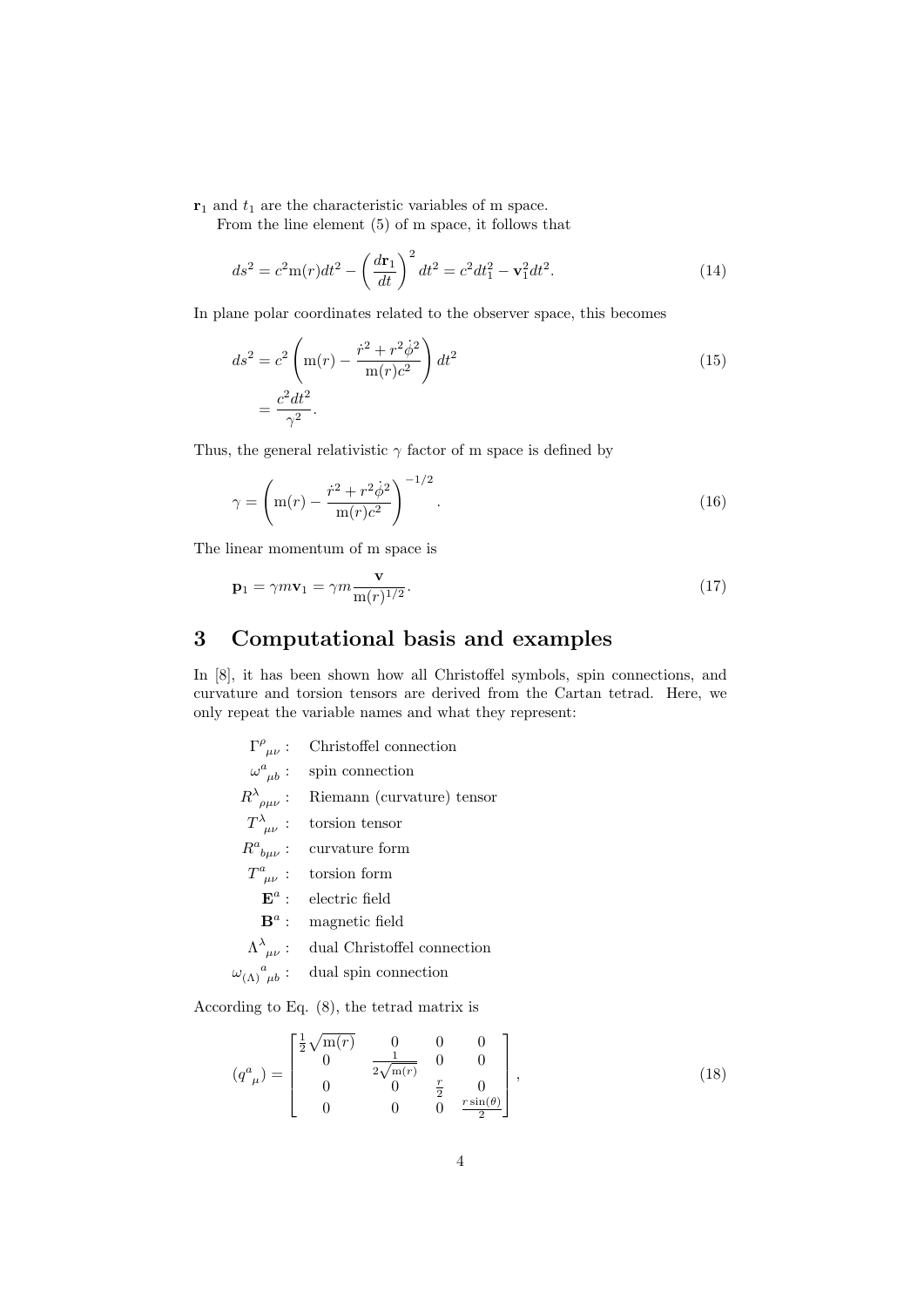and from this the metric follows:

$$
(g_{\mu\nu}) = \begin{bmatrix} \text{m}(r) & 0 & 0 & 0 \\ 0 & -\frac{1}{\text{m}(r)} & 0 & 0 \\ 0 & 0 & -r^2 & 0 \\ 0 & 0 & 0 & -r^2 \sin(\theta)^2 \end{bmatrix} . \tag{19}
$$

The determinant of the metric is

$$
\det(g_{\mu\nu}) = -\frac{1}{r^4 \sin(\theta)^2}.
$$
\n(20)

Obviously, it is independent of the m function.

The execution of the computer algebra code developed in [8] gives all curvature/torsion parameters and connections. More of them are zero than non-zero, because the tetrad is diagonal. Some non-vanishing results are

$$
\Gamma^0_{\ 01} = -\Gamma^0_{\ 10} = -\frac{\frac{dm(r)}{dr}}{2m(r)}\tag{21}
$$

$$
\Gamma^2_{12} = -\Gamma^2_{21} = \frac{1}{r}
$$
\n(22)

$$
\omega^{(0)}_{0(1)} = \omega^{(1)}_{0(0)} = -\frac{\frac{dm(r)}{dr}}{2}
$$
\n(23)

$$
\omega^{(1)}_{2(2)} = -\omega^{(2)}_{2(1)} = \sqrt{m(r)}
$$
\n
$$
\omega^{(2)}_{2(2)} = -\omega^{(2)}_{2(1)} = \sqrt{m(r)}
$$
\n(24)

$$
\Lambda^2_{03} = -\Lambda^3_{02} = \frac{1}{r}
$$
\n
$$
\omega_{(\Lambda)}^{(2)}_{1(2)} = -\frac{1}{r}
$$
\n(26)

$$
R^0_{\ 202} = -R^0_{\ 220} = -\frac{r\frac{d m(r)}{dr}}{2} \tag{27}
$$

$$
T_{01}^{0} = -T_{10}^{0} = -\frac{\frac{d\mathbf{m}(r)}{dr}}{\mathbf{m}(r)}
$$
\n(28)

$$
R^{(0)}_{202} = -R^{(0)}_{220} = -\frac{\sqrt{\text{m}(r)} \frac{d\text{m}(r)}{dr}}{2}
$$
\n(29)

$$
T^{(0)}_{01} = -T^{(0)}_{10} = -\frac{\frac{dm(r)}{dr}}{2\sqrt{m(r)}}\tag{30}
$$

The resulting electric and magnetic force fields for the four polarization directions are  $dm(r)$ 

$$
\mathbf{E}^{(0)} = \frac{A_0 c}{2} \begin{bmatrix} -\frac{\frac{dm(r)}{dr}}{2\sqrt{m(r)}}\\ 0\\ 0 \end{bmatrix},
$$
(31)

$$
\mathbf{E}^{(1)} = \mathbf{E}^{(2)} = \mathbf{E}^{(3)} = \mathbf{0},\tag{32}
$$

$$
\mathbf{B}^{(0)} = \mathbf{B}^{(1)} = \mathbf{0},\tag{33}
$$

$$
\mathbf{B}^{(2)} = \begin{bmatrix} 0 \\ 0 \\ -B_0 \end{bmatrix}, \qquad \mathbf{B}^{(3)} = \begin{bmatrix} -C_0 r \cos \theta \\ B_0 \sin \theta \\ 0 \end{bmatrix}
$$
(34)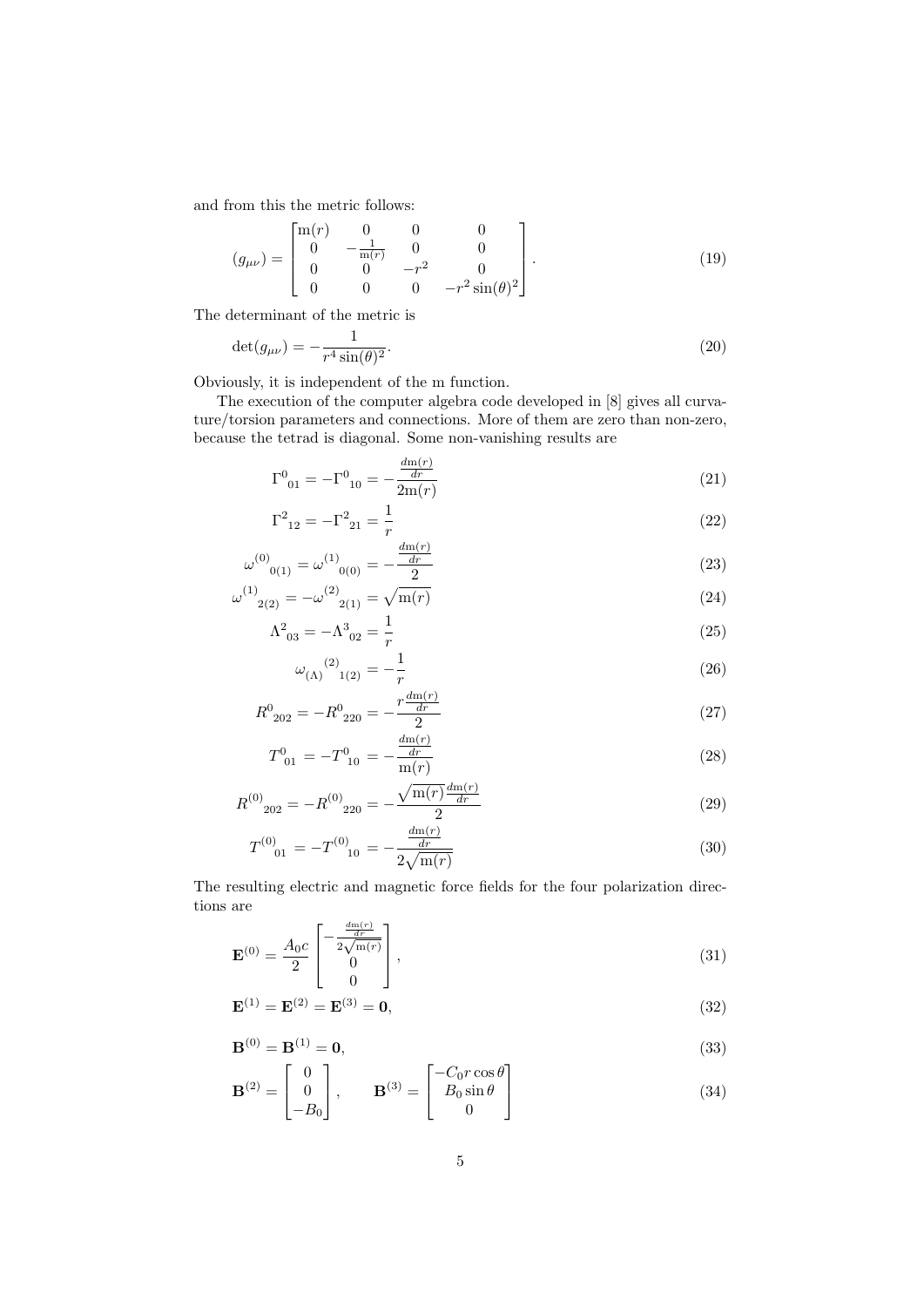with constants  $A_0$ ,  $B_0$  and  $C_0$ .  $A_0$  is the primordial vector potential  $A^{(0)}$  of ECE theory,  $B_0$  is a magnetic field constant and  $C_0$  a constant with units Tesla/m. Averaging the polarizations allows us to write

$$
\mathbf{E} = \mathbf{E}^{(0)} + \mathbf{E}^{(1)} + \mathbf{E}^{(2)} + \mathbf{E}^{(3)} = \frac{A_0 c}{2} \begin{bmatrix} -\frac{\frac{dm(r)}{dr}}{\sqrt{m(r)}}\\ 0\\ 0 \end{bmatrix},
$$
(35)

$$
\mathbf{B} = \mathbf{B}^{(0)} + \mathbf{B}^{(1)} + \mathbf{B}^{(2)} + \mathbf{B}^{(3)} = \begin{bmatrix} -C_0 r \cos \theta \\ B_0 \sin \theta \\ -B_0 \end{bmatrix}.
$$
 (36)

For gravitation, the E field corresponds to the gravitational field g, and the **B** field corresponds to the gravitomagnetic field  $\Omega$ . The **E** field has a radial component only, while the **B** field has  $r$ ,  $\theta$  and  $\phi$  components.

To show these fields graphically in a centrally symmetric geometry, we use the function  $m(r)$  that we have used earlier [5]:

$$
m(r) = 2 - \exp\left(\log(2)\exp(-\frac{r}{R})\right)
$$
\n(37)

with a radial range R. This function, its derivative and the field component  $E_r$ are graphed in Fig. 1 with all constants set to unity. We have  $m(r) \rightarrow 0$  for  $r \to 0$ . However, the derivative of  $m(r)$  goes to a final limit. Consequently, the electric (or gravitational) field diverges when r approaches zero. This behavior has already been identified in [5] as a "vacuum force" that appears by the radial variation of  $m(r)$ . Such a force does not exist in classical physics and is a consequence of general relativity based on Cartan geometry. It is attractive and this means that matter is pulled into the center as soon as it comes into the region where  $m(r)$  deviates from unity. In a sense, this may be interpreted as the ECE version of "black holes" that are otherwise derived from Einsteinian general relativity in a mathematically incorrect way.

Another interesting result is that a rotational magnetic (or gravitomagnetic) field exists. This is surprising, because the tetrad, which corresponds to the potential, has no rotational components. This field is graphed in Fig. 2, which shows the field vectors on two spheres, whose back side is not shown in order to not obscure visibility. The figure shows a twist in each sphere that, in principle, represents a Torkado structure as was discussed in Example 8.15 of [5]. The Torkado has an additional back-path at its central axis that does not appear in our example, but may also be present in a more customized geometry.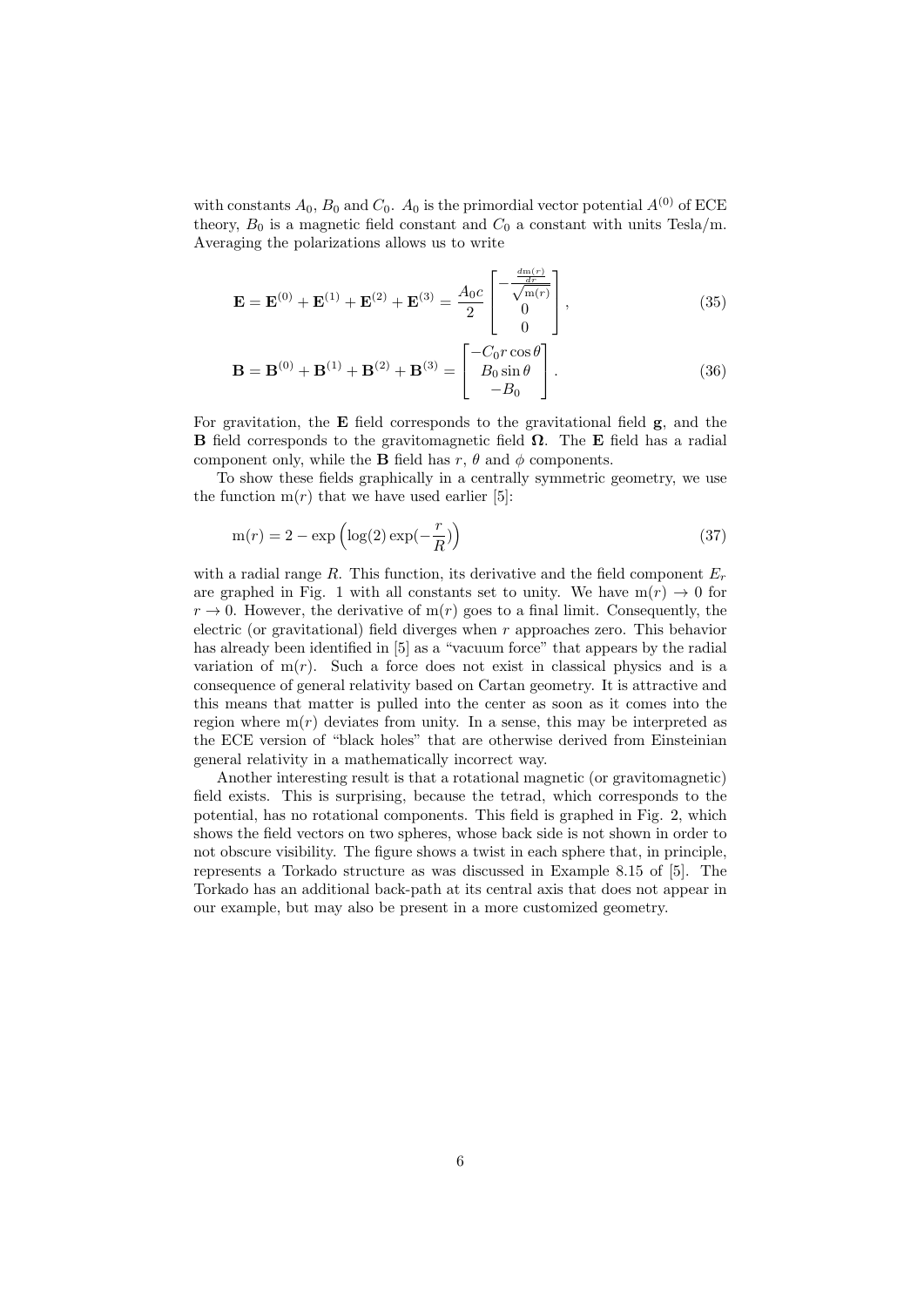

Figure 1: m(r),  $dm(r)/dr$  and  $E_r(r)$  for the model function m(r).



Figure 2: 3D representation of  ${\bf B}({\bf r}).$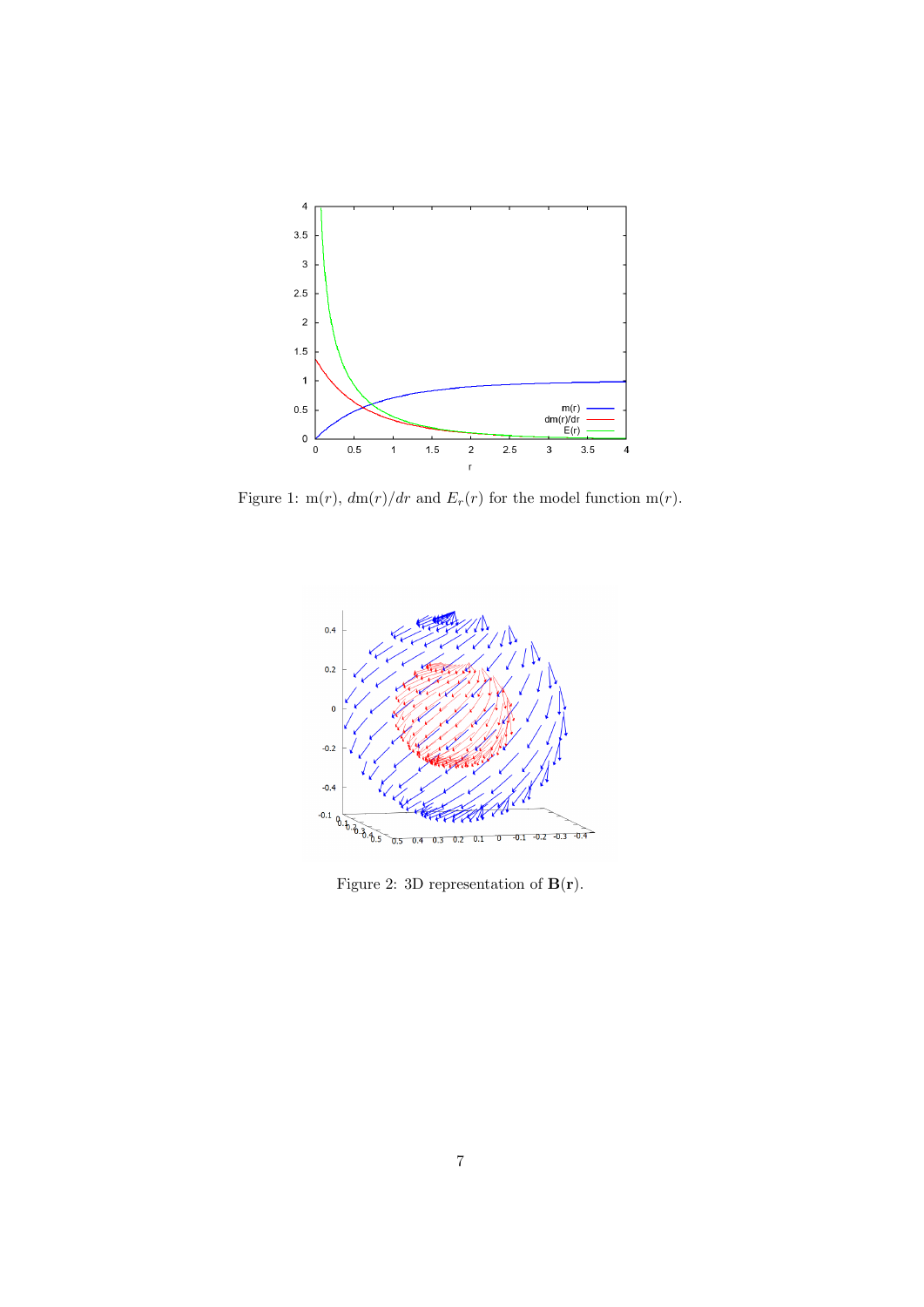### 4 Generalizations for spherical symmetry

We have been using the line element  $(5)$  of spherical symmetry, within which the approximation

$$
n(r) \approx \frac{1}{m(r)}\tag{38}
$$

was made for the function  $n(r)$  appearing in the more basic line element (3). Using both functions, the tetrad (18) reads

$$
(q^{a}_{\ \mu}) = \begin{bmatrix} \frac{1}{2}\sqrt{m(r)} & 0 & 0 & 0\\ 0 & \frac{1}{2}\sqrt{n(r)} & 0 & 0\\ 0 & 0 & \frac{r}{2} & 0\\ 0 & 0 & 0 & \frac{r\sin(\theta)}{2} \end{bmatrix}.
$$
 (39)

Evaluation by computer algebra gives the same results (31-34) for the force fields. Only the curvature and torsion parameters are affected. This means that Eq. (37) is not an approximation but an exact simplification of the line element. Another modification was to avoid the time dependence of the m function by rolling it over to the time coordinate. If we allow explicit time dependences in the form of  $m(r, t)$  and  $n(r, t)$ , we obtain the original **E** field  $\mathbf{E}^{(0)}$  plus an additional field  $\mathbf{E}^{(1)}$ :

$$
\mathbf{E}^{(0)} = \frac{A_0 c}{2} \begin{bmatrix} -\frac{\frac{dm(r,t)}{dr}}{\sqrt{m(r,t)}}\\ 0\\ 0 \end{bmatrix}, \qquad \mathbf{E}^{(1)} = \frac{A_0 c}{2} \begin{bmatrix} -\frac{\frac{dn(r,t)}{dt}}{\sqrt{n(r,t)}}\\ 0\\ 0 \end{bmatrix}.
$$
 (40)

The result for  $\mathbf{E}^{(0)}$  is not changed, but  $\mathbf{E}^{(1)}$  contains the time derivative of  $n(r)$ instead of the radial derivative of  $m(r)$ . In the case of

$$
n(r,t) = \frac{1}{m(r,t)},
$$
\n(41)

we obtain for the second E field polarization:

$$
\mathbf{E}^{(1)} = \frac{A_0 c}{2} \begin{bmatrix} -\frac{\frac{dm(r,t)}{dt}}{(\frac{m(r,t)^{3/2}}{0})} \\ 0 \end{bmatrix} . \tag{42}
$$

If only m depends on time but not n, the original result of Eqs. (31, 32) follows. We conclude that only a time dependence of the form  $n(r, t)$  leads to an additional E field.

We can experiment further by introducing non-diagonal terms in the tetrad. We have found that filling the first row or first column by elements different from zero is a very critical choice, because the equation system for solving the Christoffel symbols  $\Gamma$  then gives no solutions, in many cases. This means that couplings between time and space cannot be chosen arbitrarily and require close attention. Obviously, there are also physical restrictions to realizing such couplings.

In summary, we have found a strong vacuum force in spherical symmetry. An additional rotational structure appears as a magnetic or gravitomagnetic field, and the approximations in Einstein's theory with respect to the functions  $m(r)$  and  $n(r)$  are justified.